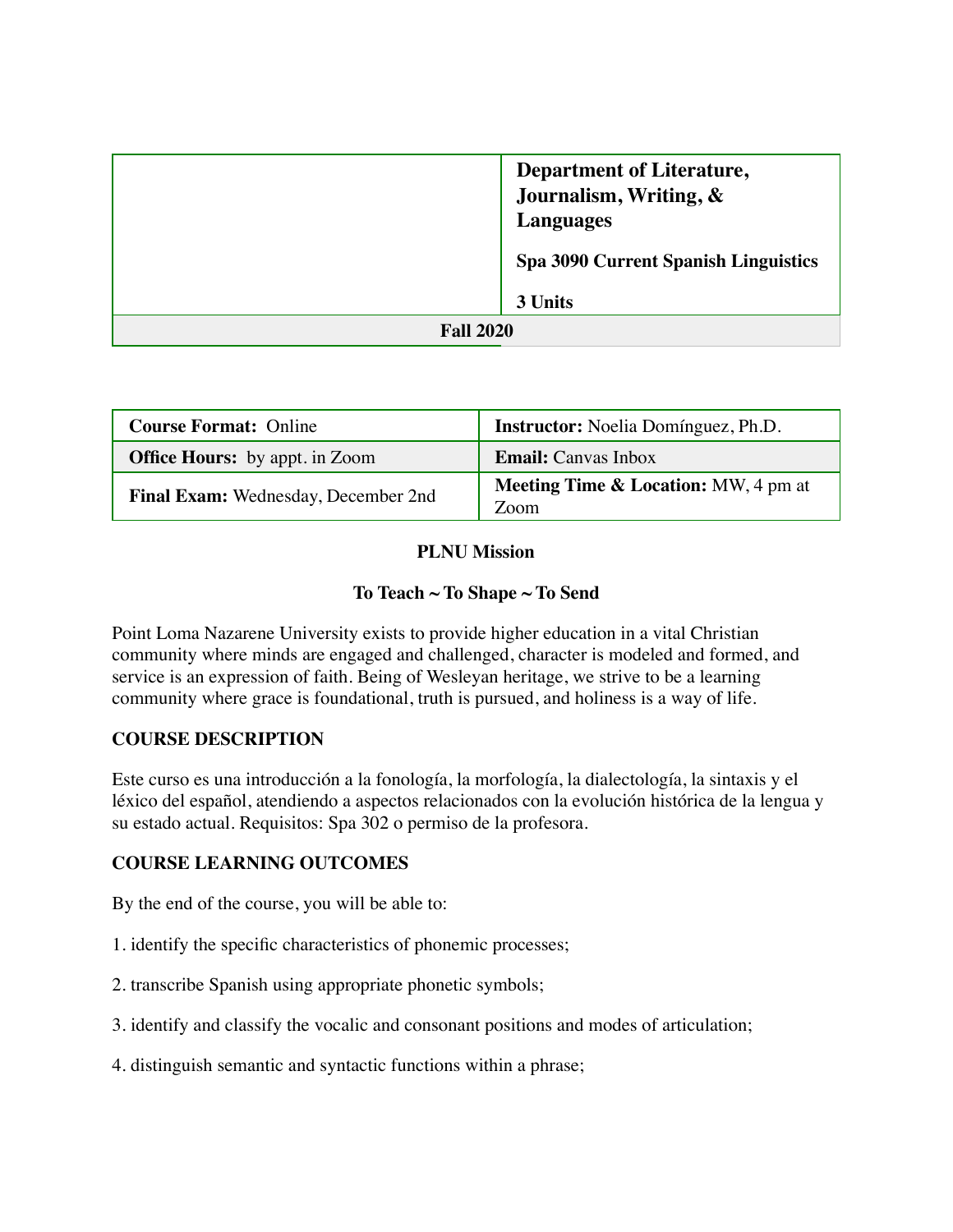5. explain, in general terms, the history of the Spanish language, identify and described dialectic variations within the Spanish speaking world.

### **REQUIRED TEXTS AND RECOMMENDED STUDY RESOURCES**

Milton M. Azevedo. *Introducción a la lingüística española,* Tercera edición.

University of California, Berkeley. 2009. ISBN 13: 978 0 205 64704 0

#### **COURSE CREDIT HOUR INFORMATION**

In the interest of providing sufficient time to accomplish the stated Course Learning Outcomes, this class meets the PLNU credit hour policy for a 3 unit class delivered over 15 weeks. Specific details about how the class meets the credit hour requirement can be provided upon request. (Based on 37.5 hours of student engagement per credit hour.)

#### **COURSE ASSIGNMENTS**

**Asistencia y Participación:** La asistencia al clase virtual a través de Zoom es obligatoria. Las reuniones serán lunes y miércoles a las 4 de la tarde siguiendo nuestro horario original.

**Conversaciones:** La interacción virtual entre el estudiantado se efectuará de forma periódica a lo largo de cada módulo, y tendrá como objetivo suplir las tareas en grupo realizadas en el aula tradicional. Los temas sobre los que versarán dichas interacciones guardarán relación con las tareas y/o alguna temática relacionada con el tema que se esté tratando en cada módulo.

**Pruebas:** Tienen como objetivo regular las lecturas semanales y asegurar el progreso del aprendizaje. El formato consistirá en preguntas cortas relacionadas con terminología y teoría. Pueden incluir, igualmente, algún ejercicio práctico. No se darán pruebas de recuperación (no makeups). Las pruebas se harán en Honorlock y en las mismas condiciones que en el salón de clase, es decir, no estará permitido ni el uso de apuntes ni el libro de texto.

**Tareas:** Habrá tareas extraídas del libro de texto y creadas por la profesora relacionadas con las lecturas que se hayan hecho con anterioridad. Estos ejercicios prácticos servirán, por un lado, para consolidar el conocimiento teórico presentado en el libro de texto y, por otro, como preparación para los exámenes. Las tareas entregadas fuera de la fecha de entrega solo optarán por la mitad de la nota.

**Presentaciones:** Lxs alumnxs tendrán que presentar sobre diferentes temas al resto de la clase. Serán presentaciones individuales y siempre en español. El formato de las mismas puede variar, desde una pequeña introducción a un tema hasta una presentación formal en Power Point.

**Exámenes:** Tanto el examen parcial como el final serán de extensión superior a las pruebas. Pueden incluir preguntas tipo test, preguntas cortas, mapas mudos y ensayos. No habrá exámenes de recuperación (no makeups). Los exámenes se harán en Honorlock y en las mismas condiciones que en el salón de clase, es decir, no estará permitido ni el uso de apuntes ni el libro de texto.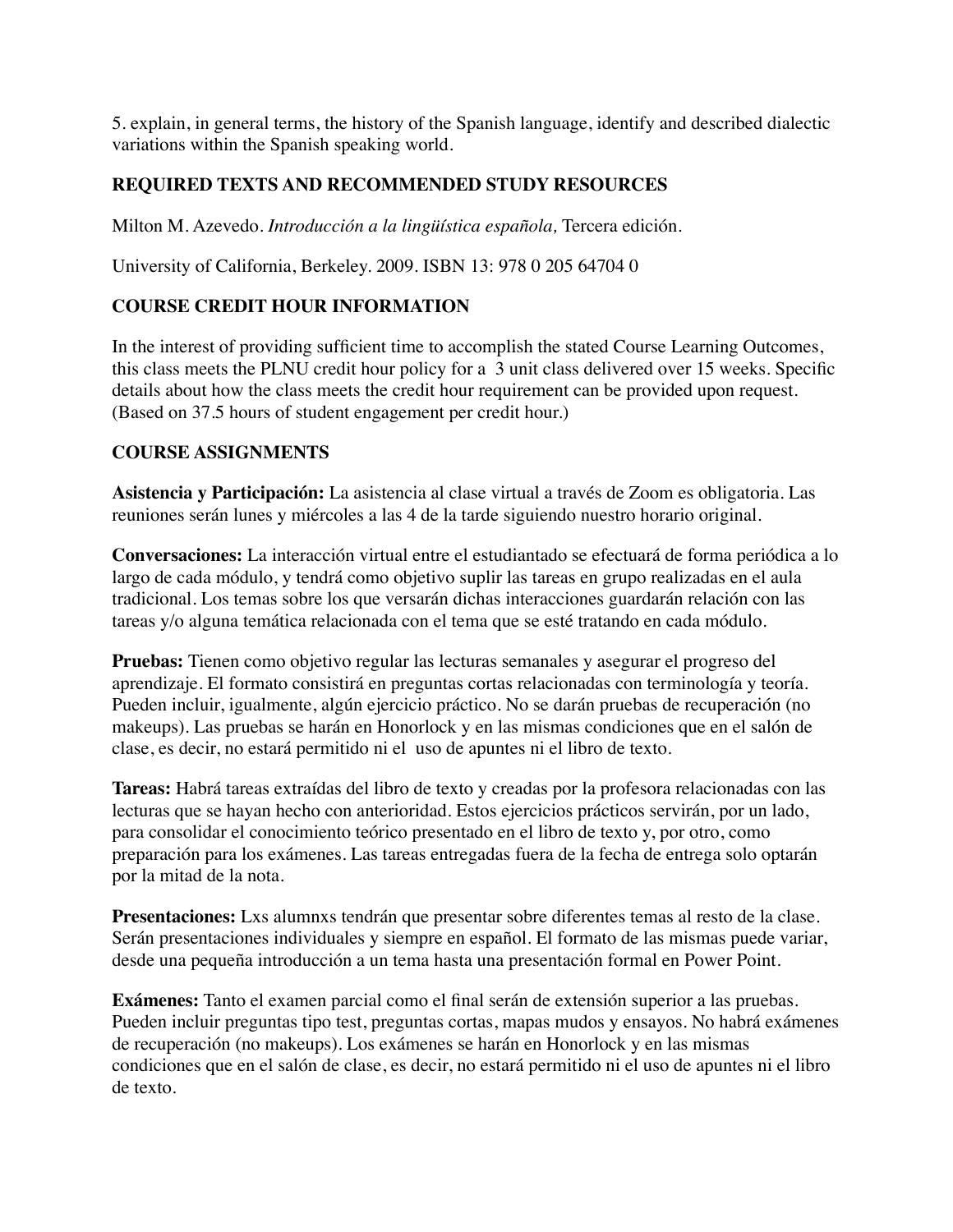## **ASSESSMENT & GRADING**

# Student grades will be posted in the Canvas grade book regularly. Grades will be based on the following:

| Assignment distribution by percentage:                                 | Grade scale:    |               |
|------------------------------------------------------------------------|-----------------|---------------|
| $15\%$<br>Pruebas<br>$\bullet$                                         | $A=93-100$      | $C = 73-76$   |
| $15\%$<br>Tareas<br>$\bullet$<br>$12\%$<br>Presentaciones<br>$\bullet$ | $A = 92 - 90$   | $C = 70 - 72$ |
| Conversaciones<br>$8\%$<br>$\bullet$                                   | $B + = 87 - 89$ | $D+=67-69$    |
| $5\%$<br>Video<br>$\bullet$<br>Exam Parcial<br>20%<br>$\bullet$        | $B = 83 - 86$   | $D=63-66$     |
| 20%<br>Examen Final<br>$\bullet$                                       |                 |               |
| Participación<br>$5\%$<br>٠                                            | $B = 80 - 82$   | $D = 60 - 62$ |
|                                                                        | $C+=77-79$      | $F=0-59$      |

#### **FINAL EXAMINATION POLICY**

Successful completion of this class requires completion of the final exam Wednesday December 2.

#### **STATE AUTHORIZATION**

State authorization is a formal determination by a state that Point Loma Nazarene University is approved to conduct activities regulated by that state. In certain states outside California, Point Loma Nazarene University is not authorized to enroll online (distance education) students. If a student moves to another state after admission to the program and/or enrollment in an online course, continuation within the program and/or course will depend on whether Point Loma Nazarene University is authorized to offer distance education courses in that state. It is the student's responsibility to notify the institution of any change in his or her physical location. Refer to the map on State Authorization to view which states allow online (distance education) outside of California.

# **INCOMPLETES AND LATE ASSIGNMENTS**

All assignments have to be uploaded by 11:59 pm of the given date. After that, assignments will receive up to 50%. Incompletes will only be assigned in extremely unusual circumstances.

# **PLNU COPYRIGHT POLICY**

Point Loma Nazarene University, as a non-profit educational institution, is entitled by law to use materials protected by the US Copyright Act for classroom education. Any use of those materials outside the class may violate the law.

# **PLNU ACADEMIC HONESTY POLICY**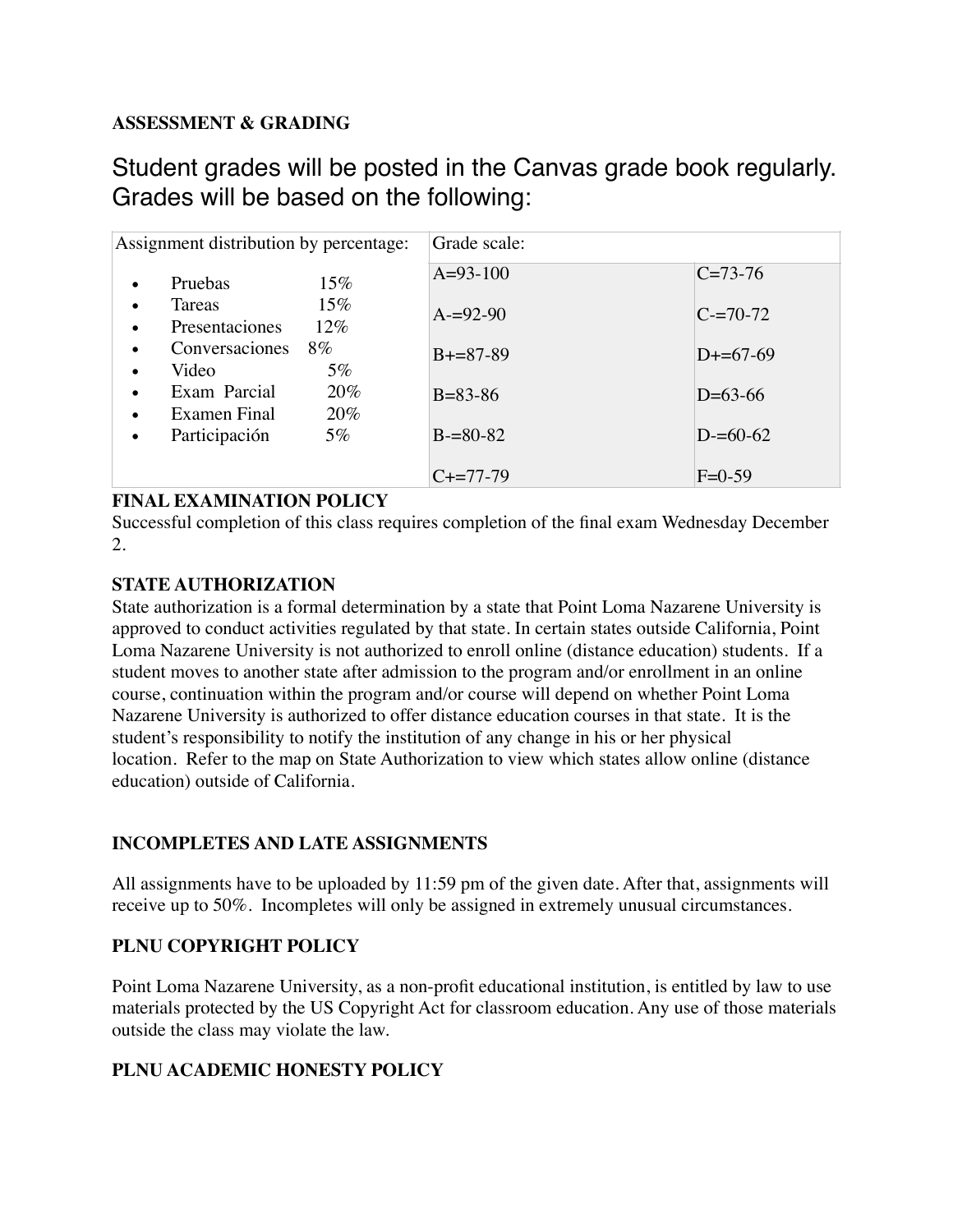Students should demonstrate academic honesty by doing original work and by giving appropriate credit to the ideas of others. Academic dishonesty is the act of presenting information, ideas, and/ or concepts as one's own when in reality they are the results of another person's creativity and effort. A faculty member who believes a situation involving academic dishonesty has been detected may assign a failing grade for that assignment or examination, or, depending on the seriousness of the offense, for the course. Faculty should follow and students may appeal using the procedure in the university Catalog. See [Academic Policies](http://catalog.pointloma.edu/content.php?catoid=18&navoid=1278) for definitions of kinds of academic dishonesty and for further policy information.

# **PLNU ACADEMIC ACCOMMODATIONS POLICY**

While all students are expected to meet the minimum standards for completion of this course as established by the instructor, students with disabilities may require academic adjustments, modifications or auxiliary aids/services. At Point Loma Nazarene University (PLNU), these students are requested to register with the Disability Resource Center (DRC), located in the Bond Academic Center. ([DRC@pointloma.edu](mailto:DRC@pointloma.edu) or 619-849-2486). The DRC's policies and procedures for assisting such students in the development of an appropriate academic adjustment plan (AP) allows PLNU to comply with Section 504 of the Rehabilitation Act and the Americans with Disabilities Act. Section 504 (a) prohibits discrimination against students with special needs and guarantees all qualified students equal access to and benefits of PLNU programs and activities. After the student files the required documentation, the DRC, in conjunction with the student, will develop an AP to meet that student's specific learning needs. The DRC will thereafter email the student's AP to all faculty who teach courses in which the student is enrolled each semester. The AP must be implemented in all such courses.

If students do not wish to avail themselves of some or all of the elements of their AP in a particular course, it is the responsibility of those students to notify their professor in that course. PLNU highly recommends that DRC students speak with their professors during the first two weeks of each semester about the applicability of their AP in that particular course and/or if they do not desire to take advantage of some or all of the elements of their AP in that course.

# **PLNU ATTENDANCE AND PARTICIPATION POLICY**

Students taking online courses are expected to attend each week of the course. Attendance is defined as participating in an academic activity within the online classroom which includes posting in a graded activity in the course. (Note: Logging into the course does not qualify as participation and will not be counted as meeting the attendance requirement.)

Students who do not attend at least once in any 3 consecutive days will be issued an attendance warning. Students who do not attend at least once in any 7 consecutive days will be dropped from the course retroactive to the last date of recorded attendance.

# Asynchronous Attendance/Participation Definition

A day of attendance in asynchronous content is determined as contributing a substantive note, assignment, discussion, or submission by the posted due date. Failure to meet these standards will result in an absence for that day. Instructors will determine how many asynchronous attendance days are required each week.